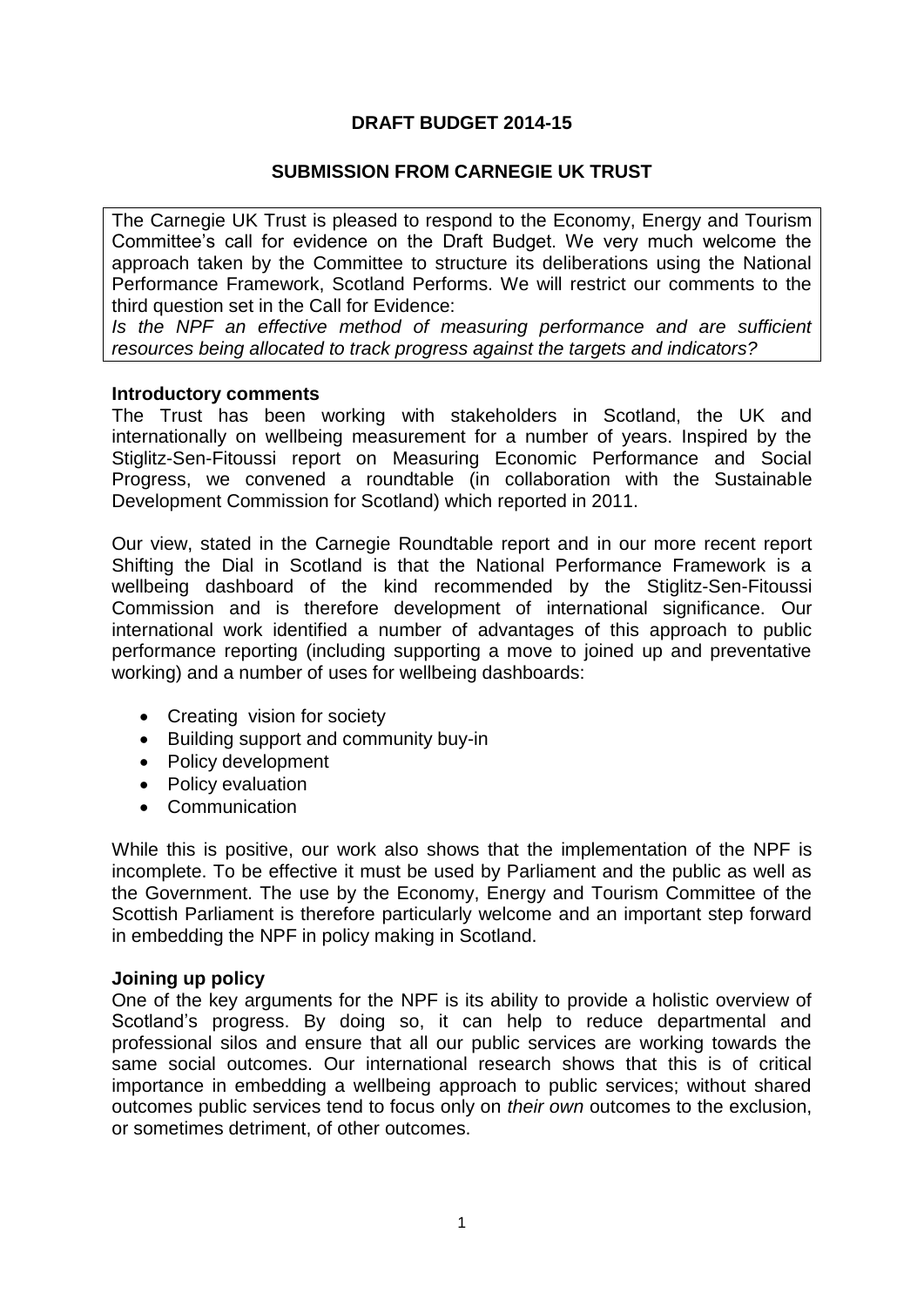To that end, we recommend that the Committee consider looking at a slightly wider set of indicators. The indicators selected by the Committee are all objective indicators rather than subjective indicators that tell us how people in Scotland feel about their own situations. For example, the economy and local environmental quality are known to impact heavily on mental wellbeing which is one of the key subjective indicators in the dataset. We would therefore recommend that the Committee include this as a check on overall progress, as experienced by the people of Scotland.

## **Using the NPF to track progress**

The NPF has been in place since 2007 but its implementation is incomplete. One of the reasons for this is that it operates 'below the radar' of many politicians and public servants. For it to fulfil its potential as an accountability tool it must not only be far better used but also the impact of the NPF must be better understood.

We believe it is simply not possible to say at the moment the extent to which the NPF is being used as a tool for policy evaluation, to track progress against the targets and indicators. While the data exists, the Scotland Performs website seems hesitant to link changes in targets and indicators to specific government interventions, even when these seem relatively clear such as the impact of the ban on smoking in public places. A similar lack of clarity is observable at local level through Single Outcome Agreements. A sharper focus on using Scotland Performs to present evaluations of government spending would assist its use as an accountability tool.

### **From measuring performance to holding to account**

We believe that the NPF is an effective method of measuring performance. But the question should go further asking whether it is an effective tool for holding the Scottish Government to account.

There are a number of areas that we think would benefit from greater resource allocation to improve the implementation of the NPF as an accountability tool:

- **1. Engaging the public:** In order to fulfil its role as a measure of Scotland's Progress, the Carnegie UK Trust recommends a renewal of the NPF including a full public consultation on the purpose targets, outcomes and indicators. We believe that increasing the involvement of the public will increase the legitimacy of the dashboard and potentially increase public interest in it. This would require resources over and above those currently committed to the NPF.
- 2. **Using the NPF to track progress:** We have recommended that the Scottish Government review the impact of the NPF, particularly in relation to its use in policy development processes (including resource allocation) at both national and local level. We would also welcome more resources to be dedicated to carrying out NPF-wide evaluations of key policy initiatives. Such evaluations would be able to show the links between different outcomes and potentially identify gaps in programmes to be rectified. Without additional resources there is a risk that evaluations will continue to be silo-based, looking only at the most directly impacted upon outcomes, rather than taking a wider, wellbeing approach to impact.